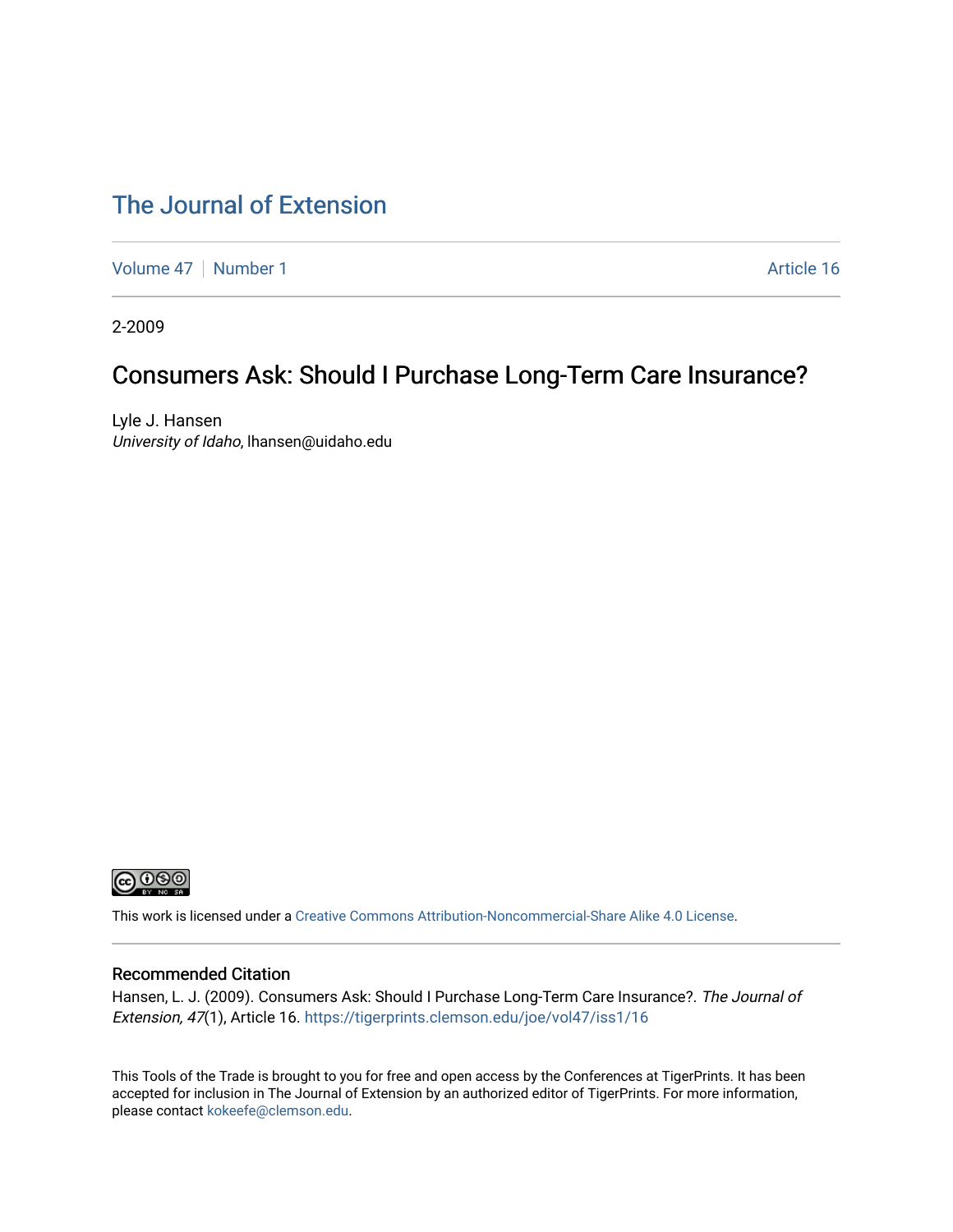

## **February 2009 Volume 47 Number 1 Article Number 1TOT3**

[Return to Current Issue](http://www.joe.org:80/joe/2009february/)

# **Consumers Ask: Should I Purchase Long-Term Care Insurance?**

**Lyle J. Hansen** Jerome County Extension Educator District III Personal Finance University of Idaho Jerome, Idaho [lhansen@uidaho.edu](http://www.joe.org:80/joe/2009february/lhansen@uidaho.edu)

**Abstract:** Seventy million baby-boomers may face the need for long-term care (LTC). Therefore, educating them about long-term care insurance (LTCI) is necessary considering the high costs of LTC services and the aggressive marketing of LTCI by companies. It is important that consumers receive unbiased information regarding LTCI and how it fits into their personal financial situation. Seminars using the Should I Purchase Long-Term Care Insurance? presentation and accompanying *Comparing Long-Term Care Insurance worksheet* have helped Idahoans: (1) become more knowledgeable about LTCI, (2) decide if LTCI is right for them, and (3) learn how to effectively shop for and compare LTCI.

# **Introduction**

A pressing question facing many of the 70 million American baby-boomers is whether or not to purchase long-term care insurance (LTCI). Recently, the oldest members of this generation reached 62 years of age. Due to technological advances and healthier lifestyles, baby-boomers are expected to live longer than any previous generation in history. However, boomers will also be facing higher costs than ever before for long-term care services and facilities. With current nursing home rates of \$77,745/year for a private room, \$68,985/year for a semi-private room, and \$35,628/year for an assisted living facility (Metlife Mature Market Institute, 2007), these costs can quickly deplete an individual's assets.

Long-term care insurance has been available since the 1980's and is now a multi-billion dollar industry. More than 100 companies offer coverage, some of which have decades of LTCI experience, while others are relatively new to the LTCI business (American Health Insurance Plans, 2004). Depending on which policy options are selected and the individual's age when the policy is purchased, premiums for LTCI can vary considerably and can be very expensive (Lown & Palmer, 2004). Additionally, agent commissions can significantly add to the cost of LTCI. Consumer Reports states "agents can reap hefty commissions-50 percent of your first year's premium and 10 percent of your payment for every succeeding year" (Consumer Union, 2003).

LTCI is a fairly new type of insurance, and underwriters are still negotiating effective premium levels. There have been several insurance companies that have had to raise their customer's LTCI premiums anywhere from 10% to well over 100%. Premium increases and the ability to pay for the years until long-term care services may be needed are big factors in an individual's overall financial picture.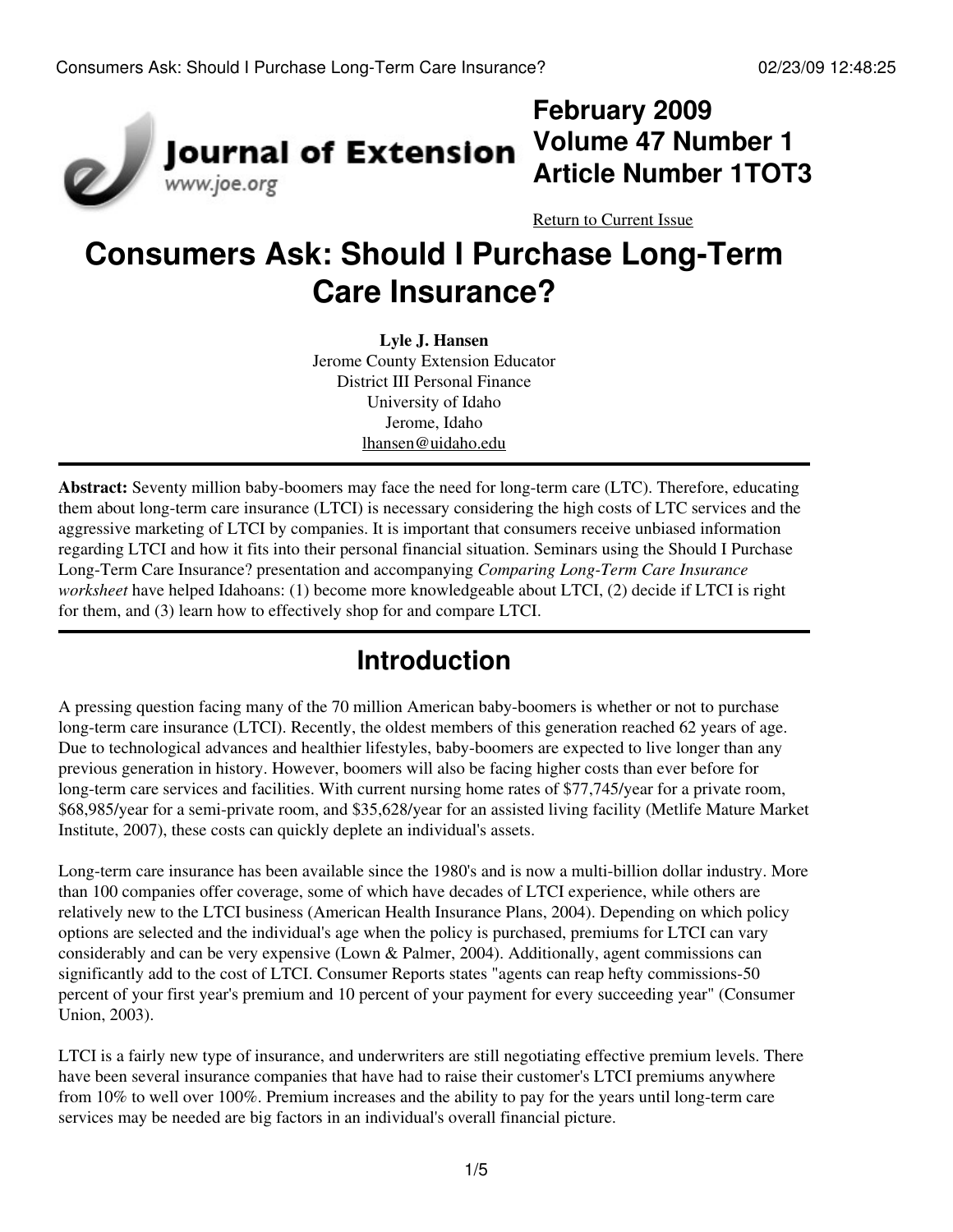#### Consumers Ask: Should I Purchase Long-Term Care Insurance? 02/23/09 12:48:25

Purchasing LTCI is an important decision and should not be taken lightly because of costly premiums and the chance that a person could be paying premiums for 30+ years before needing the coverage. The average age of those admitted to nursing homes is 83 (Consumer Union, 2003). LTCI policy owners often become unable to keep up with increasingly expensive premiums that can significantly rise from when the policy was originally purchased to the time the benefits are actually used (Lown  $\&$  Palmer, 2004). Consumers who purchase LTCI give up the other potential uses of the money spent on insurance premiums (Gold, Vanderlinden, & Herald, 2006). Many consumers run the risk of letting their policy lapse if they purchase LTCI during their working years and fail to consider the affordability of premiums after retirement (Lown & Palmer, 2004).

Unlike car and home insurance, LTCI is not easy to change or replace because it is underwritten based on the age and health of the applicant. LTCI also differs from other major types of insurance and can pose more risk to consumers because the consumer makes a long-term commitment to one LTCI company (Everett, Anthony, & Burkette, 2005). Some consumers are buying LTCI without fully assessing their financial situation and how LTCI will affect their overall financial planning for later life. It is vital that consumers perform an analysis of their retirement and non-retirement funds, before considering a LTCI purchase (Lown & Palmer, 2004).

Considering the rising costs of potentially necessary long-term care services and the expense of LTCI premiums, the decision to purchase LTCI can be complex, overwhelming, and confusing to consumers. Additionally, they are often bombarded with persuasive literature by sales professionals and can easily be misled into policies that are less than ideal for their given situations. (Lown & Palmer, 2004). When it comes to the wide assortment of benefits, costs associated with the policy, and features offered, LTCI policies can differ dramatically from one company to another. There is little help available for consumers to find unbiased information or guidance to assist them on how to compare LTCI policies during the decision-making process (Kassner, 2006).

### **Our Response**

To prepare Idaho consumers to make educated decisions regarding LTCI, University of Idaho Extension, in cooperation with AARP-Idaho, developed the Should I Purchase Long-Term Care Insurance? presentation. The goal of the presentation is to provide Idaho consumers with unbiased information to help them determine if LTCI is right for them and, if yes, how to effectively compare and shop for LTCI. An accompanying *Comparing Long-Term Care Insurance* worksheet was developed and provided to the workshop participants. The worksheet is a tool to compare and shop for LTCI by completing a side-by-side comparison of policies. If they already own LTCI, information is offered on how to reevaluate their policy to make sure it fits their needs.

Should I Purchase Long-Term Care Insurance? presentation topics include:

- What LTCI is and when it should and should not be considered
- How to determine if LTCI is right for you,
- Steps to follow in evaluating a policy (even if you currently own a LTCI policy),
- Where LTCI can be purchased and how much it costs, and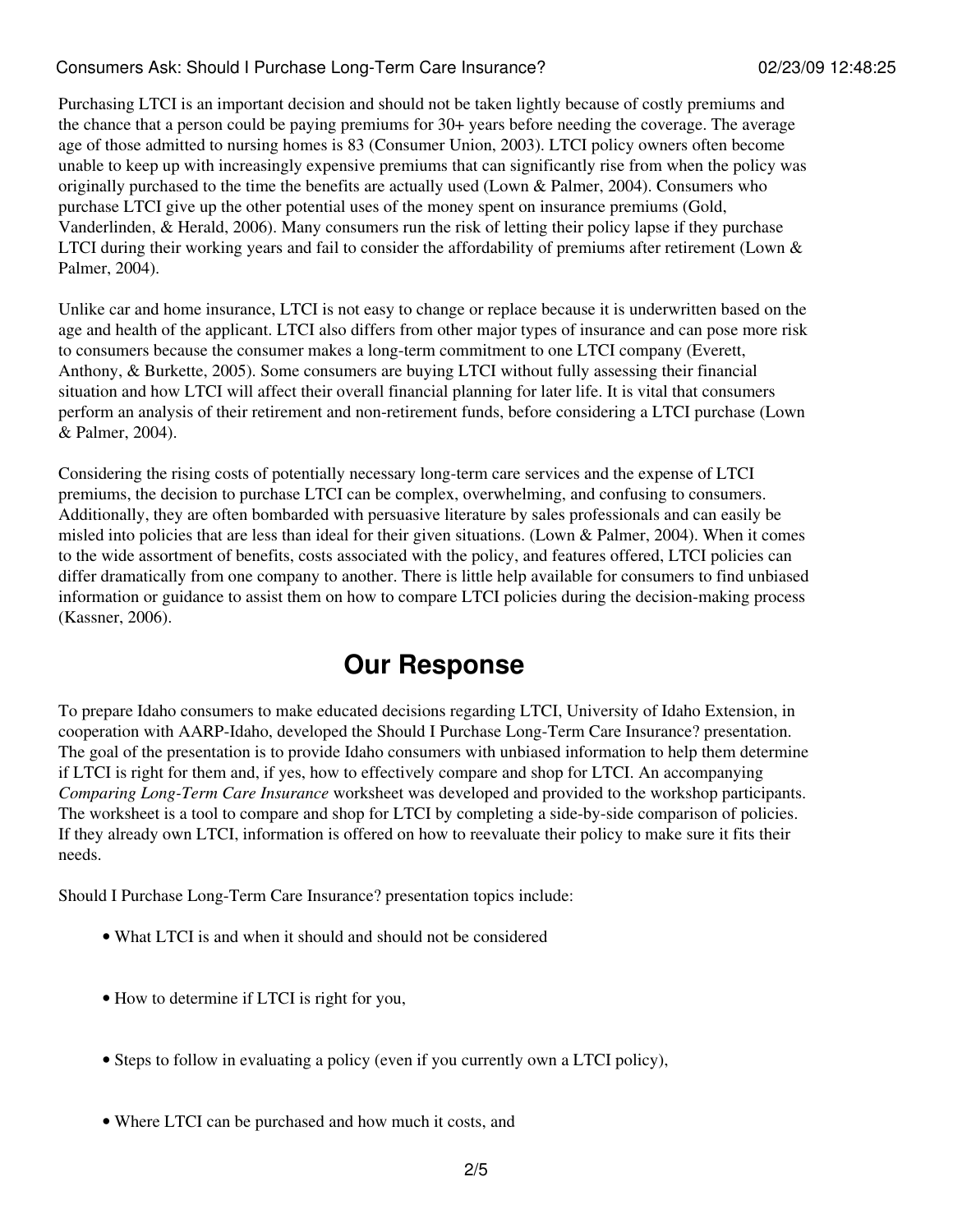• How to customize a policy that is right for you.

### **Seminar Outcomes**

From 2005 to 2007, more than 700 Idahoans have attended 13 University of Idaho Extension Long-Term Care Seminars, co-sponsored by AARP-Idaho. At each seminar, Should I Purchase Long-Term Care Insurance? was presented. In post-evaluation surveys, participants were asked to rate their level of agreement on a five-point scale (strongly agree, agree, unsure/neutral, disagree, strongly disagree). Outcomes from 493 evaluations (62% Response Rate) are shown in Figure 1.



**Figure 1.** Should I Purchase Long-Term Care Insurance? Evaluation Results

Furthermore, participants made comments like the following.

- "Wish I had been able to attend this workshop 15 years ago!"
- "It was worth the time spent and the trip made!"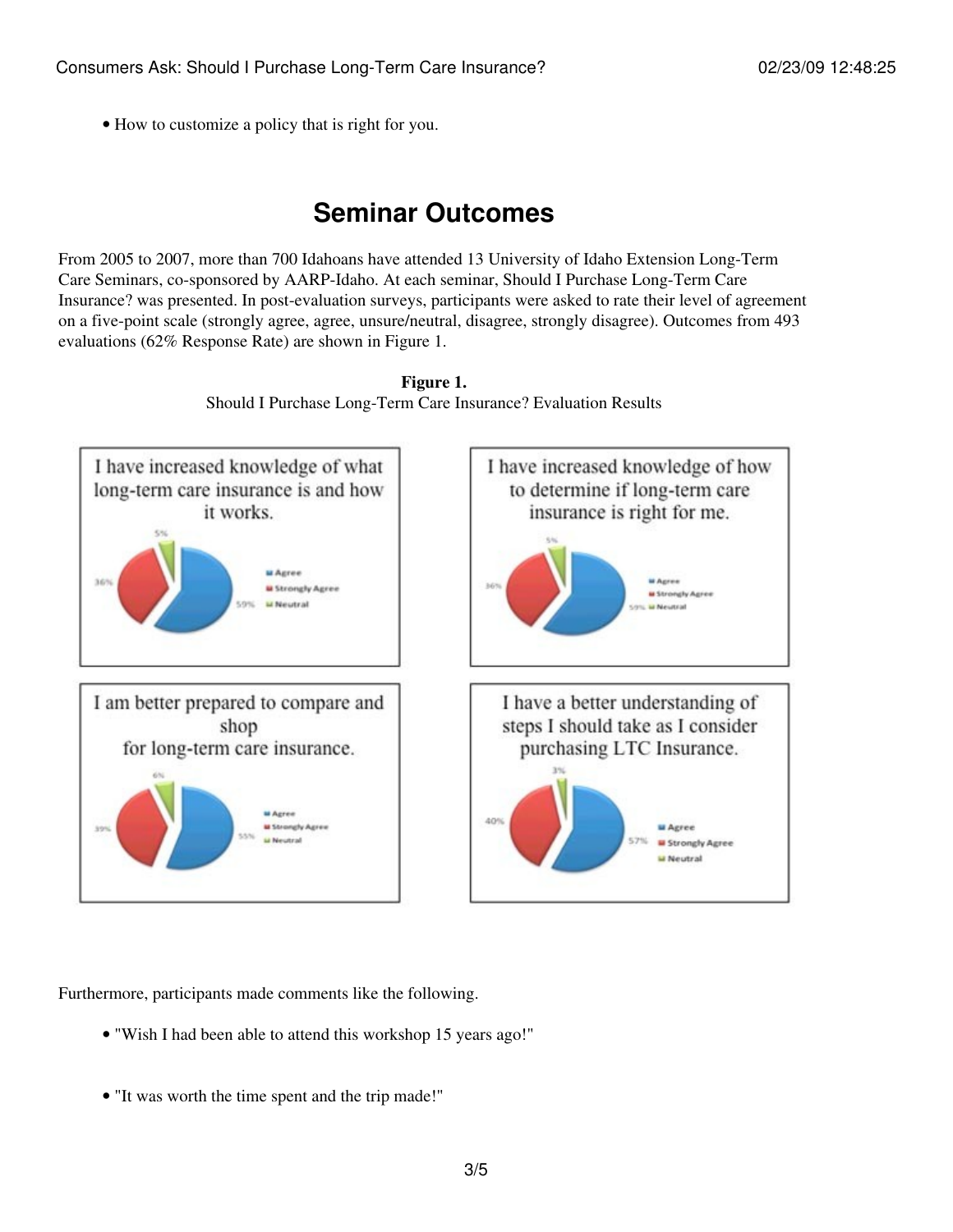- "Great presentation on a subject not easily understood."
- "Excellent, informative, timely, well presented and well-documented."
- "Didn't feel pressured to be with or without long-term care insurance."

## **Conclusion**

The Should I Purchase Long-Term Care Insurance? presentation and accompanying *Comparing Long-Term Care Insurance* worksheet have helped Idaho's consumers: (1) become more knowledgeable about LTCI, (2) decide if LTCI is right for their personal financial situation, and (3) know how to effectively shop for and compare LTCI. This approach to educating consumers about LTCI has proven to be effective in Idaho.

### **References**

America's Health Insurance Plans (2004). Guide to long-term care insurance. Retrieved March 3, 2008, from: [http://www.pueblo.gsa.gov/cic\\_text/health/ltc/guide.pdf](http://www.pueblo.gsa.gov/cic_text/health/ltc/guide.pdf)

Consumers Union (2003). Do you need long-term-care insurance? *Consumer Reports*, 68(11), 20-24.

Everett, M., Anthony, M., & Burkette, G. (2005). Long-term care insurance: benefits, costs, and computer models. *Journal of Financial Planning* [On-line], 7, 1-11. Retrieved March, 3, 2008, from: [http://www.fpanet.org/journal/articles/2005\\_Issues/jfp0205-art7.cfm](http://www.fpanet.org/journal/articles/2005_Issues/jfp0205-art7.cfm)

Gold, J., Vanderlinden, D., & Herald, J. (2006). The financial desirability of long-term care insurance versus self-insurance. *Journal of Financial Planning* [On-line], 7, 144-149. Retrieved March, 3, 2008, from: [http://www.fpanet.org/journal/articles/2006\\_Issues/jfp1106-art7.cfm](http://www.fpanet.org/journal/articles/2006_Issues/jfp1106-art7.cfm)

Kassner, E. (2006). Comparing long-term care insurance policies: bewildering choices for consumers. *AARP Public Policy Institute In BRIEF,* INB 125. Retrieved March, 3, 2008, from: [http://www.aarp.org/research/longtermcare/insurance/inb125\\_ltci.html](http://www.aarp.org/research/longtermcare/insurance/inb125_ltci.html)

Lown, J., & Palmer, L. (2004). Long term care insurance purchase: an alternative approach. *Financial Counseling and Planning Journal*, 15, 1-11.

Metlife Mature Market Institute (2007, October). The Metlife market survey of nursing home & assisted living costs 2007. Retrieved February 25, 2008, from: <http://www.metlife.com/FileAssets/MMI/MMIStudies2007NHAL.pdf>

This article is online at *[http://www.joe.org/joe/\(none\)/tt3.shtml](http://www.joe.org/joe/(none)/tt3.shtml)*.

*[Copyright](http://www.joe.org:80/joe/2009february/../../copyright.html) © by Extension Journal, Inc.* ISSN 1077-5315. Articles appearing in the Journal become the property of the Journal. Single copies of articles may be reproduced in electronic or print form for use in educational or training activities. Inclusion of articles in other publications, electronic sources, or systematic